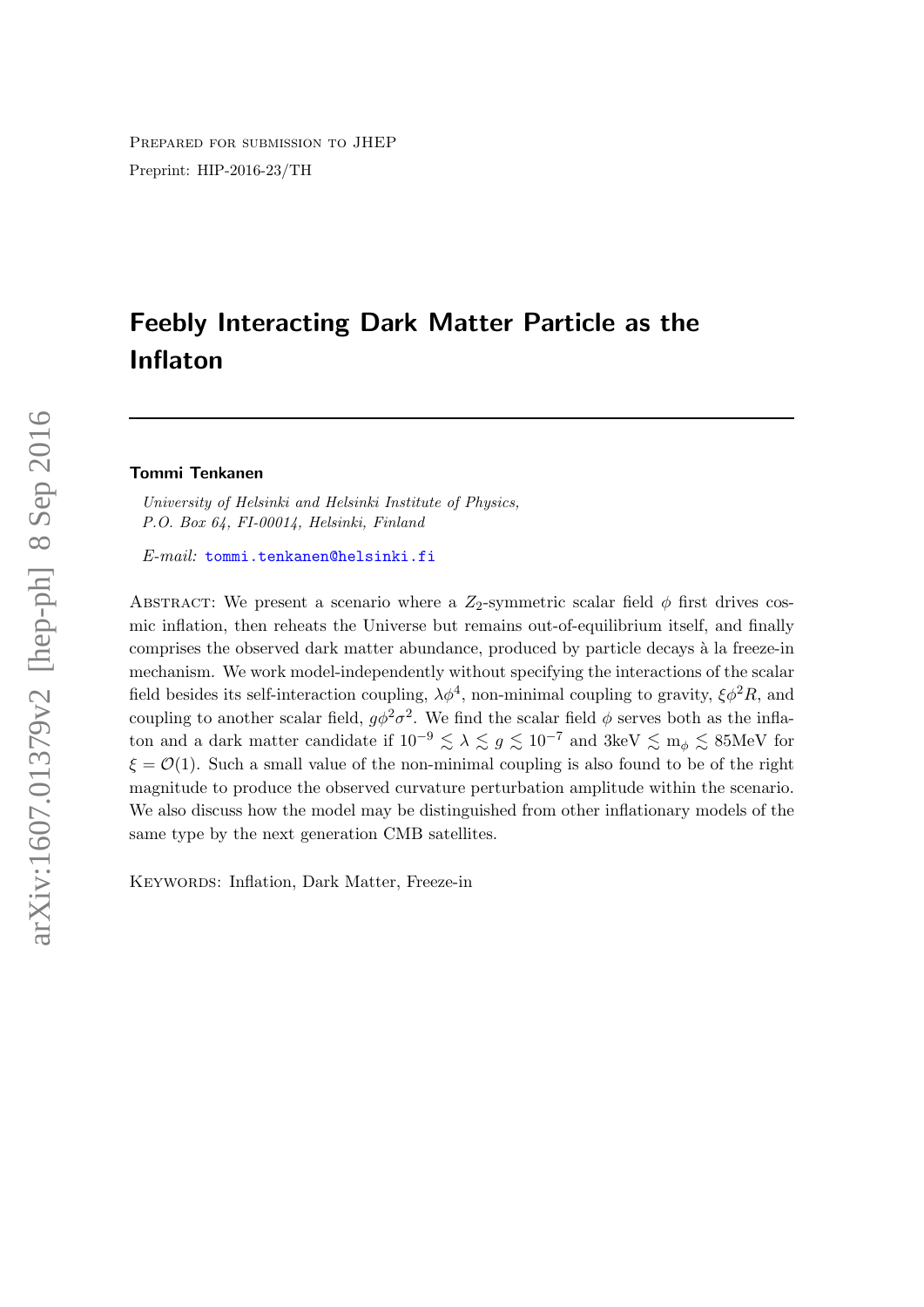## Contents

| 1 Introduction                  |                         |
|---------------------------------|-------------------------|
| 2 The Model                     | $\overline{\mathbf{2}}$ |
| 3 Cosmic inflation              | 3                       |
| 3.1 Inflationary dynamics       | 3                       |
| Inflationary observables<br>3.2 | $\overline{5}$          |
| 3.3 Reheating after inflation   | 7                       |
| 4 Dark Matter production        | 9                       |
| 5 Conclusions                   | 11                      |
|                                 |                         |

## <span id="page-1-0"></span>1 Introduction

Extensions of the Standard Model of particle physics (SM) typically contain many scalar fields. Their role in explaining the observed curvature power spectrum and dark matter (DM) abundance, different early Universe phase transitions, matter-antimatter asymmetry, and many other phenomena have been studied extensively in the literature, as discussed, for example, in the recent reviews  $[1-4]$  $[1-4]$ . In this work, we study a class of beyond the SM scalar fields to address two major issues in cosmology: inflation and dark matter.

During the years 2009–13, the European Space Agency's Planck satellite measured properties of the Cosmic Microwave Background (CMB) and either supported, constrained, or even ruled out many scenarios of the early Universe physics. In particular, the Planck results – together with many different astrophysical observations at different scales — have shown overwhelming evidence for the existence of an unknown non-baryonic dark matter component, whose abundance in the Universe is now known to be  $\Omega_{\text{DM}}h^2 \simeq 0.12$  [\[5\]](#page-12-2). How this abundance was produced in the early Universe is however still unknown, as no conclusive dark matter signals have shown up in experiments [\[4\]](#page-12-1).

The Planck satellite placed bounds also on many inflationary scenarios by measuring the spectral index of primordial power spectrum to a high accuracy,  $\Delta n_s = 0.0060$ , and bounding the tensor-to-scalar ratio to  $r < 0.11$  [\[6\]](#page-12-3). Among inflationary models the best fit to the Planck data is provided by different Starobinsky-like models, such as Higgs inflation [\[7\]](#page-12-4) or s-inflation [\[8](#page-12-5)[–10\]](#page-12-6), where a non-minimal coupling between gravity and quantum fields typically plays a crucial role.

In this work, we connect a Starobinsky-like inflationary model to dark matter production which occurs at a later stage in the history of the Universe. We consider a scenario where a  $Z_2$ -symmetric scalar field first drives cosmic inflation, then reheats the Universe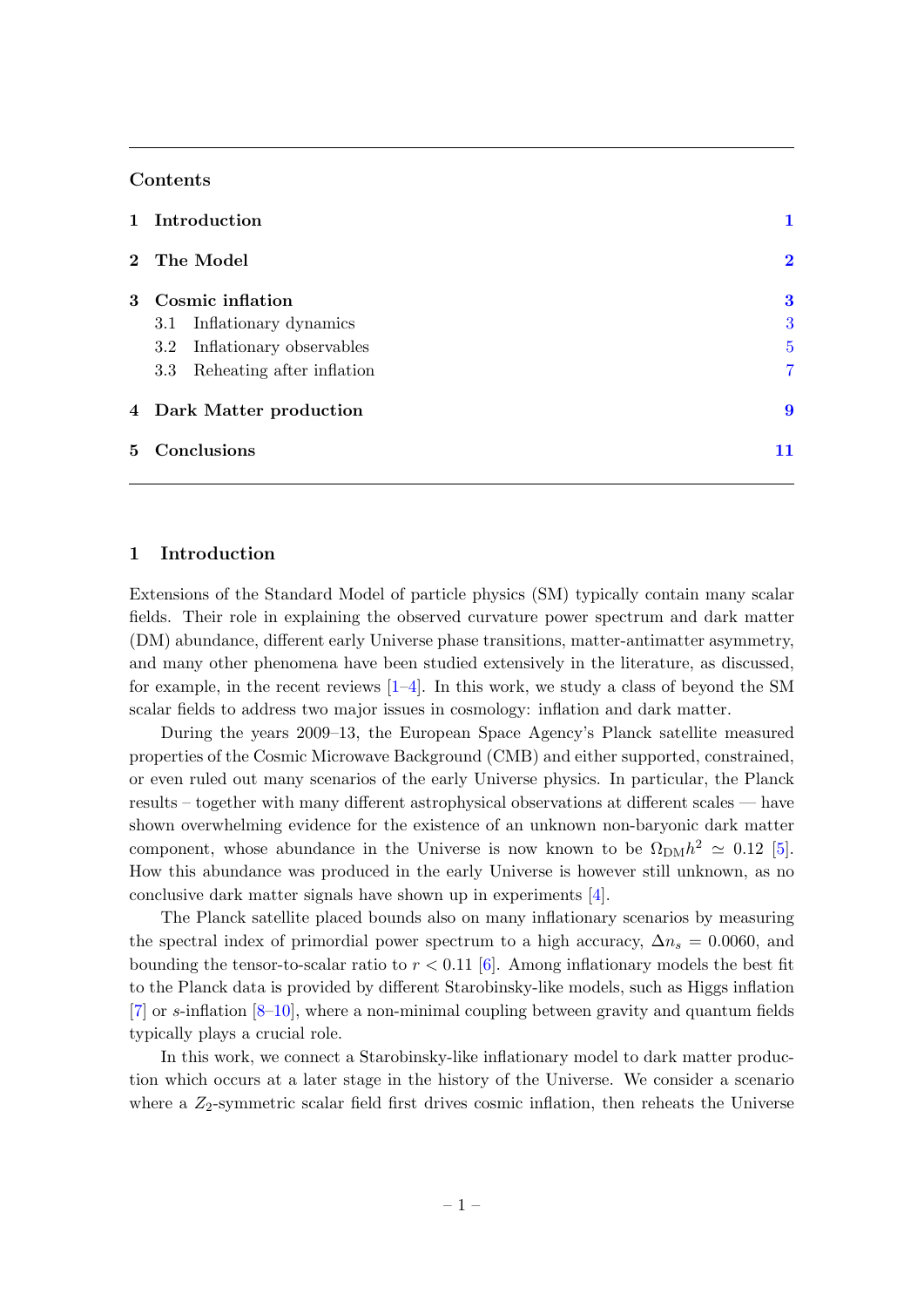but remains out-of-equilibrium itself, and finally comprises the observed dark matter abundance, produced by particle decays à la freeze-in mechanism  $[11-20]$  $[11-20]$ . As the  $Z_2$  symmetric scalar field serves as both the inflaton and a FIMP ('Feebly Interacting Massive Particle') dark matter candidate, we name our scenario as the 'fimplaton' model<sup>[1](#page-2-1)</sup>.

The paper is organized as follows: in Section [2](#page-2-0) we present the model and discuss general aspects of the phenomenology and requirements for the fimplaton scenario. Then, we present the scenario in a chronological order as it may have occured in the history of the Universe: first, in Sections [3.1](#page-3-1) and [3.2,](#page-5-0) we study how the fimplaton with a nonminimal coupling to gravity drives inflation, then in Section [3.3](#page-7-0) we present a mechanism for reheating the Universe, and in Section [4](#page-9-0) discuss how this same scalar field comprises the observed DM abundance, produced by decays of other fields. Finally, in Section [5,](#page-11-0) we conclude and present an outlook.

## <span id="page-2-0"></span>2 The Model

The model is specified by the potential

<span id="page-2-3"></span>
$$
V(\phi,\sigma) = \frac{\mu_{\sigma}^2}{2}\sigma^{\dagger}\sigma + \frac{\mu_{\phi}^2}{2}\phi^2 + \frac{\lambda_{\sigma}}{4}(\sigma^{\dagger}\sigma)^2 + \frac{\lambda_{\phi}}{4}\phi^4 + \frac{g}{2}\phi^2\sigma^{\dagger}\sigma + V_{\text{gravity}},\tag{2.1}
$$

where both  $\phi$  and  $\sigma$  are scalar particles. We assume  $\phi$  to be a real singlet but allow  $\sigma$  to be charged under the Standard Model symmetries<sup>[2](#page-2-2)</sup>. The term  $V_{\text{gravity}}$ , including non-minimal couplings to gravity, is left unspecified until Section [3.](#page-3-0)

In the following, we take  $\sigma$  to be a scalar which couples very weakly to  $\phi$ ,  $q \ll 1$ , but sufficiently strongly to the SM particles, so that it becomes part of the SM heat bath during the Hot Big Bang era, while  $\phi$  does not. The scalar  $\phi$  we take to be the field responsible for driving inflation and later comprising the observed DM abundance. Stability of the DM particle is ensured by a  $Z_2$ -symmetry of the scalar potential. We also assume the physical masses satisfy  $m_{\sigma} > 2m_{\phi}$ , so that the  $\sigma$  field can decay to  $\phi$  particles and produce the observed DM abundance by the freeze-in mechanism. Despite this mass hierarchy, we will show it is possible to produce a large amount of  $\sigma$  particles out from a  $\phi$  condensate during the reheating era.

The key requirement for the freeze-in production of DM is to assume that the DM particles had not become in thermal equilibrium with other particles before production of the observed DM abundance at  $T \simeq m_{\sigma}$  [\[11,](#page-12-7) [12\]](#page-12-9). Assuming thermal equilibrium within the visible sector, writing the Friedmann equation as

$$
H = \sqrt{\frac{\pi^2 g_*}{90}} \frac{T^2}{M_{\rm P}},\tag{2.2}
$$

<span id="page-2-1"></span><sup>&</sup>lt;sup>1</sup>In contrast to our scenario, the standard s-inflation model [\[8,](#page-12-5) [9\]](#page-12-10) and several other scenarios [\[21\]](#page-13-0) could be referred to as 'wimplaton' models, a term coined by the latter reference.

<span id="page-2-2"></span><sup>&</sup>lt;sup>2</sup>It would be particularly interesting to study whether the scenario could be realized within a Higgs portal model where  $\sigma$  is the SM Higgs and  $\phi$  a singlet scalar. As our purpose is to present a new scenario, we do not restrict ourselves to this particular model.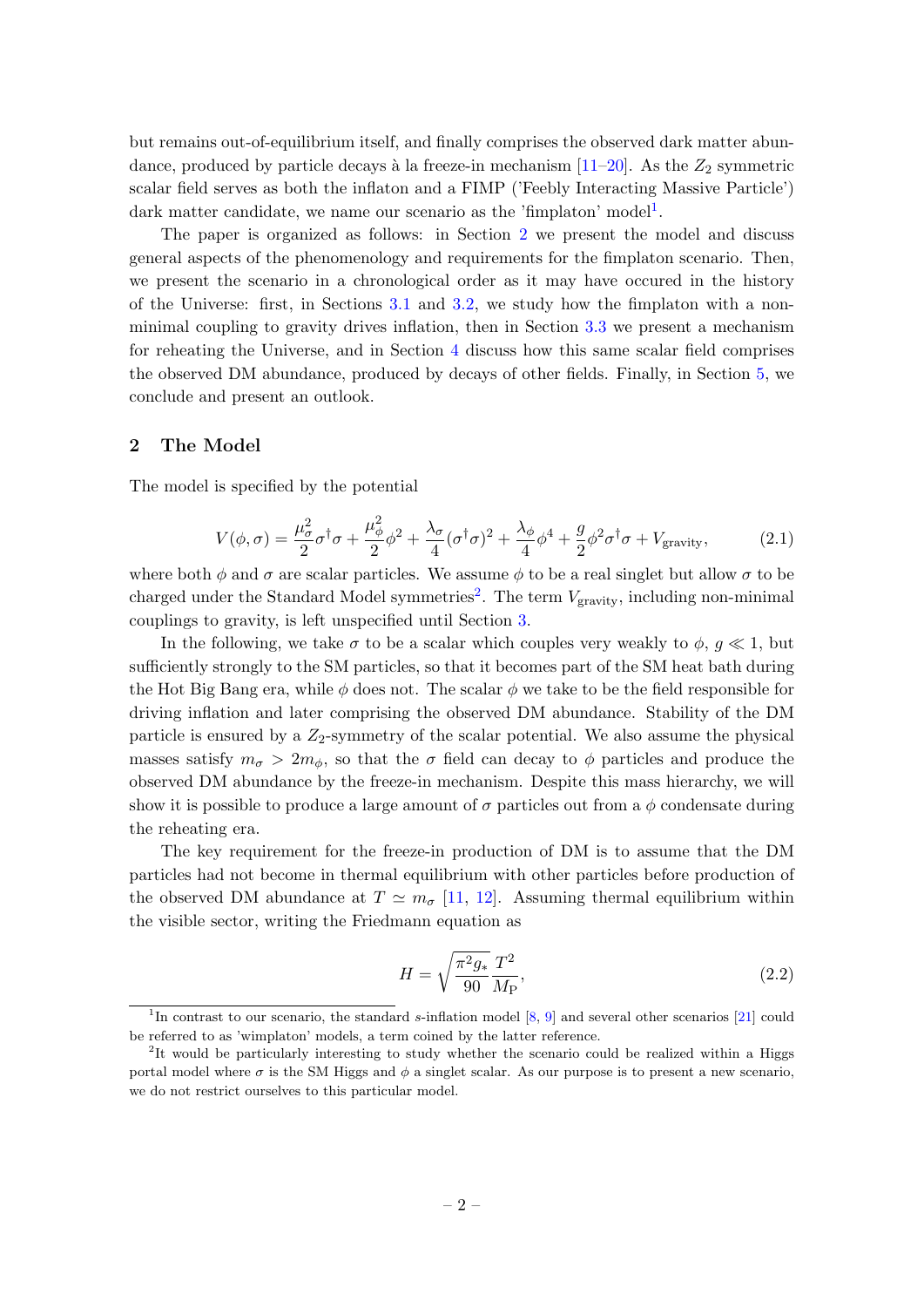where  $M_P$  is the reduced Planck mass, estimating  $\langle \sigma_{\sigma\sigma\to\phi\phi} v \rangle \simeq g^2/T^2$ , and using the usual expression for the number density of relativistic particle species,  $n_{\sigma} = \zeta(3)T^3/\pi^2$ , we find that no thermalization of  $\phi$  with other particle species occurs before  $T \simeq m_{\sigma}$  if

$$
g \lesssim \sqrt{\frac{24.8\sqrt{g_*(m_\sigma)}m_\sigma}{M_P}} \simeq 10^{-7} \left(\frac{m_\sigma}{125 \text{GeV}}\right)^{1/2},\tag{2.3}
$$

where the latter expression applies for  $g_*(m_\sigma) \simeq 100$ , and all quantities are evaluated at  $T = m_{\sigma}$ . As a conservative benchmark value, we take  $g \lesssim 10^{-7}$  in the following considerations.

We further assume that also the  $\phi$  self-interaction coupling takes a very small value,  $\lambda_{\phi} \leq g$ , in line with the very small portal coupling. In fact, the chosen hierarchy of couplings is a necessary condition to ensure that the  $\phi$  field indeed reheats the SM sector after inflation instead of decaying into its own quanta and remaining out-of-equilibrium forever, as we will show in Section [3.3.](#page-7-0) Along the lines of Ref. [\[22\]](#page-13-1) and in line with the other small couplings, we also assume the higher-dimensional operators of the form

$$
\mathcal{L} = \mathcal{L}_4 + \lambda \phi^4 \sum_{n>0} a_n \left(\frac{\phi}{\Lambda}\right)^n + \xi \phi^2 R \sum_{n>0} b_n \left(\frac{\phi}{\Lambda}\right)^n + \dots,
$$
 (2.4)

are suppressed,  $a_n, b_n \ll 1$ , and play no role in inflationary dynamics. Here  $\mathcal{L}_4$  is the dimension four effective Lagrangian,  $\Lambda \sim M_P$ , and R is the Ricci scalar.

Finally, we neglect the renormalization group (RG) running of couplings and simply assume that at least the  $\phi$ -direction of the potential  $(2.1)$  remains stable up to the Planck scale. While the RG running can in some parts of the parameter space render the inflaton potential unstable or affect predictions for inflationary observables, such as the spectral index  $n_s$  or the tensor-to-scalar ratio r [\[9,](#page-12-10) [23\]](#page-13-2), we leave a more detailed study of these aspects for concrete model setups, and in this work concentrate on predictions at the classical level only.

#### <span id="page-3-0"></span>3 Cosmic inflation

We begin by considering inflationary dynamics. Following closely the notation and prescription of Ref.'s [\[9,](#page-12-10) [23\]](#page-13-2), we present the part of the Lagrangian which couples non-minimally to gravity, and then discuss general inflationary dynamics and observables in Sections [3.1](#page-3-1) and [3.2.](#page-5-0) In Section [3.3,](#page-7-0) we present a mechanism for reheating the Universe without allowing the fimplaton to become in thermal equilibrium with the SM fields.

## <span id="page-3-1"></span>3.1 Inflationary dynamics

We take  $V_{\text{gravity}} = \frac{1}{2}$  $\frac{1}{2}(\xi_{\phi}\phi^2 + \xi_{\sigma}\sigma^2)R$ , so that the Jordan frame action is

<span id="page-3-2"></span>
$$
S_J = \int d^4x \sqrt{-g} \left( \frac{1}{2} \partial_\mu \sigma \partial^\mu \sigma + \frac{1}{2} \partial_\mu \phi \partial^\mu \phi - \frac{1}{2} M_\text{P}^2 R - \frac{1}{2} \xi_\sigma \sigma^2 R - \frac{1}{2} \xi_\phi \phi^2 R - V(\phi, \sigma) \right), \tag{3.1}
$$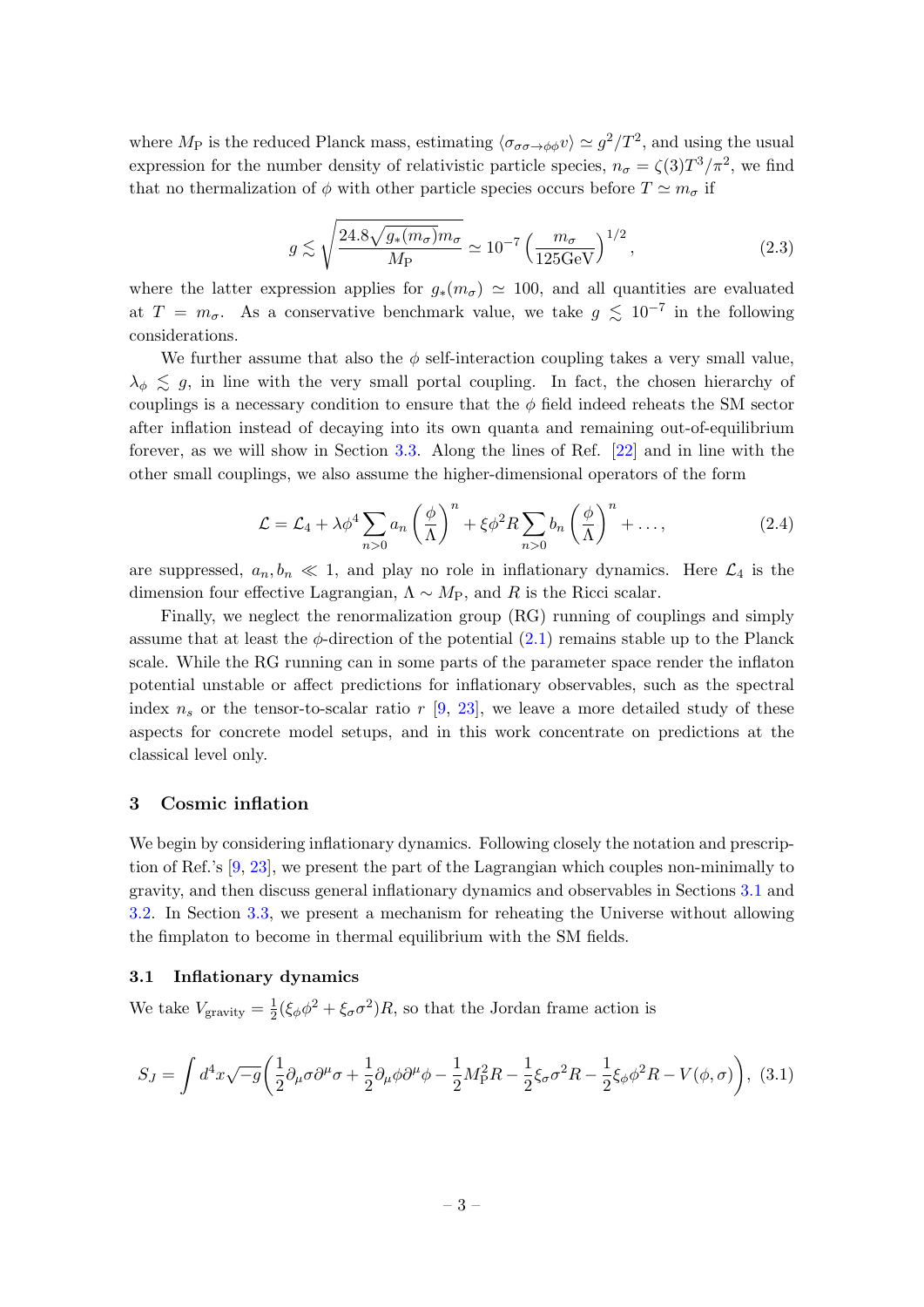where  $V(\phi, \sigma)$  is the scalar potential [\(2.1\)](#page-2-3). While other types of gravitational couplings, such as  $\alpha R^2$ , can also play important role in inflationary dynamics (see e.g. [\[24,](#page-13-3) [25\]](#page-13-4)), restricting to this simple non-minimal coupling between the Ricci scalar  $R$  and scalar fields is motivated by the analysis of quantum corrections in a curved background which have been shown to generate such terms even if  $\xi_i$  are initially set to zero [\[26\]](#page-13-5).

The non-minimal couplings appearing in  $(3.1)$  can be removed by the usual conformal transformation,  $\tilde{g}_{\mu\nu} = \Omega^2 g_{\mu\nu}$ , where

$$
\Omega^2 \equiv 1 + \frac{\xi_\phi \phi^2}{M_P^2} + \frac{\xi_\sigma \sigma^2}{M_P^2}.\tag{3.2}
$$

By then performing a field redefinition,

<span id="page-4-0"></span>
$$
\frac{d\chi_{\beta}}{d\beta} = \sqrt{\frac{\Omega^2 + 6\xi_{\beta}^2 \beta^2 / M_P^2}{\Omega^4}},\tag{3.3}
$$

where  $\beta = \phi, \sigma$ , we obtain the so-called Einstein frame action

$$
S_E = \int d^4x \sqrt{-\tilde{g}} \left( -\frac{1}{2} M_P^2 \tilde{R} + \frac{1}{2} \tilde{\partial}_\mu \chi_\sigma \tilde{\partial}^\mu \chi_\sigma + \frac{1}{2} \tilde{\partial}_\mu \chi_\phi \tilde{\partial}^\mu \chi_\phi \right. \\
\left. + A(\chi_\phi, \chi_\sigma) \tilde{\partial}_\mu \chi_\sigma \tilde{\partial}^\mu \chi_\phi - U(\chi_\phi, \chi_\sigma) \right),
$$
\n(3.4)

where

<span id="page-4-1"></span>
$$
U(\chi_{\phi}, \chi_{\sigma}) = \Omega^{-4} V(\phi(\chi_{\phi}), \sigma(\chi_{\sigma})), \tag{3.5}
$$

and

$$
A(\chi_{\phi}, \chi_{\sigma}) = \frac{6\xi_{\sigma}\xi_{\phi}}{M_{\rm P}^2 \Omega^4} \frac{d\phi}{d\chi_{\phi}} \frac{d\sigma}{d\chi_{\sigma}} \phi \sigma.
$$
 (3.6)

In the following, we will consider the scenario where inflation occurs in the  $\phi$ -direction. The scenario is similar to the so-called s-inflation [\[8\]](#page-12-5). Consistency of this scenario requires that the minimum of the potential at large  $\phi$  and  $\sigma$  is very close to the  $\sigma = 0$  direction. This is true if  $\lambda_{\phi}/\xi_{\phi}^2 \ll \lambda_{\sigma}/\xi_{\sigma}^2$ , which is easily satisfied for the values we will discuss below,  $\lambda_{\phi} \ll 1, \xi_{\phi} \simeq 1$ , and for  $\lambda_{\sigma}, \xi_{\sigma}$  not too different from each other. In that case, the kinetic terms of the scalar fields are canonical as  $A(\chi_{\phi}, \chi_{\sigma}) = 0$ , and the analysis of inflationary dynamics can be performed in the usual way.

By taking into account only the highest order terms in the Jordan frame potential,  $V(\phi, \sigma) = \lambda_{\phi} \phi^4/4$ , the Einstein frame potential becomes at large field values

$$
U(\chi_{\phi}) \simeq \frac{\lambda_{\phi} M_P^4}{4\xi_{\phi}^2} \left( 1 + \exp\left( -\frac{2\sqrt{\xi_{\phi}} \chi_{\phi}}{\sqrt{6\xi_{\phi} + 1} M_P} \right) \right)^{-2}, \tag{3.7}
$$

which is a sufficiently flat potential to support inflation at  $\chi_{\phi} \gg M_{\rm P}$ , or equivalently at  $\phi \gg M_P/\xi_\phi^{1/2}$ . Note that for s-inflation-type models the scale of perturbative unitarity breaking is always higher than the field value during inflation, provided that  $\xi_{\sigma}$  is small compared to  $\xi_{\phi}$  [\[9\]](#page-12-10). In our scenario this requires  $\xi_{\sigma} < 1$ , and as the value of  $\xi_{\sigma}$  can be chosen freely, we assume this to be always the case.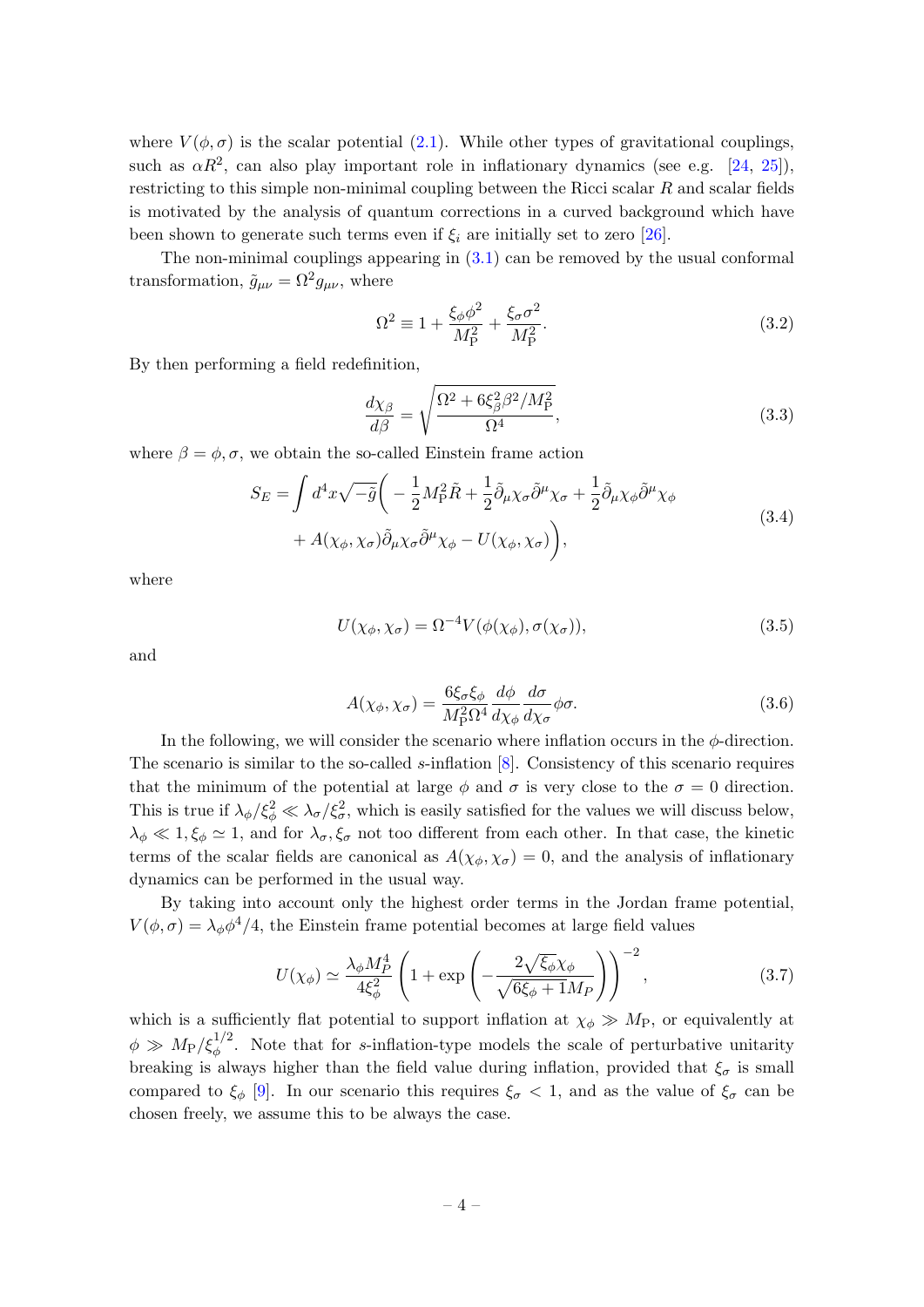#### <span id="page-5-0"></span>3.2 Inflationary observables

The inflationary dynamics is characterized by the usual slow-roll parameters, which are defined in terms of the Einstein frame potential by

$$
\epsilon \equiv \frac{1}{2} M_P^2 \left( \frac{1}{U} \frac{dU}{d\chi_\phi} \right)^2 \simeq \frac{8M_P^4}{(6\xi_\phi^2 + \xi_\phi)\phi^4},
$$
\n
$$
\eta \equiv M_P^2 \frac{1}{U} \frac{d^2 U}{d\chi_\phi^2} \simeq -\frac{8M_P^2}{(6\xi_\phi + 1)\phi^2},
$$
\n(3.8)

where the approximate values hold for  $\phi \gg M_P/(6\xi_\phi^2 + \xi_\phi)^{1/2}$ . In the following we solve for inflationary observables numerically by using the more accurate results provided by [\(3.3\)](#page-4-0) and [\(3.5\)](#page-4-1) but show also the approximative values to illustrate the parametric dependence of results.

The slow-roll inflation ends when  $\epsilon \simeq 1$ , giving

<span id="page-5-4"></span>
$$
\phi_{\text{end}}^2 \simeq \sqrt{\frac{8}{6\xi_{\phi}^2 + \xi_{\phi}}} M_{\text{P}}^2,\tag{3.9}
$$

for the field value at the end of inflation. This allows us to calculate the number of inflationary e-folds,  $N \equiv \ln(a_{\text{end}}/a)$ , for the change of inflationary field values from some initial  $\phi_0$  to  $\phi_{end}$ ,

<span id="page-5-1"></span>
$$
N = \frac{1}{M_P^2} \int_{\phi_{\text{end}}}^{\phi_0} U \left(\frac{dU}{d\phi}\right)^{-1} \left(\frac{d\chi_{\phi}}{d\phi}\right)^2 d\phi \simeq \frac{6\xi_{\phi} + 1}{8M_P^2} \left(\phi_0^2 - \phi_{\text{end}}^2\right). \tag{3.10}
$$

The COBE normalization requires [\[27\]](#page-13-6)

<span id="page-5-2"></span>
$$
\frac{U}{\epsilon} \simeq \frac{M_P^4 \lambda_\phi}{4\xi_\phi^2} \frac{(6\xi_\phi^2 + \xi_\phi)\phi_{\text{COBE}}^4}{8M_P^4} = (0.0267 \pm 0.0002)^4 M_P^4, \tag{3.11}
$$

to obtain the measured amplitude of curvature power spectrum,  $\mathcal{P}_R = (2.139 \pm 0.063) \times 10^{-9}$ (68% confidence level) [\[6\]](#page-12-3). Here  $\phi_{\text{COBE}}$  is the field value at the time there was  $N_{\text{COBE}}$  efolds left of inflation. Solving for  $N_{\text{COBE}}$  from  $(3.10)$ , we can express the requirement  $(3.11)$ in terms of e-folds,

<span id="page-5-3"></span>
$$
\frac{2\lambda_{\phi} N_{\text{COBE}}^2}{6\xi_{\phi}^2 + \xi_{\phi}} \simeq (0.0267 \pm 0.0002)^4. \tag{3.12}
$$

It is the equation [\(3.12\)](#page-5-3) that determines the required value of the non-minimal coupling  $\xi_{\phi}$  in terms of  $\lambda_{\phi}$  and  $N_{\text{COBE}}$ . Because we assume  $\lambda_{\phi} \lesssim g \lesssim 10^{-7}$  to reheat the Universe without thermalizing the fimplaton with the SM bath (see Section [3.3\)](#page-7-0), we find  $\xi_{\phi} \lesssim 10$  for the allowed values of the non-minimal coupling, as depicted in the left panel of Figure [3.2.](#page-6-0) In the following we take  $\xi_{\phi} > 1$  to simplify the reheating analysis. This choice corresponds to  $\lambda_{\phi} \gtrsim 10^{-9}$ .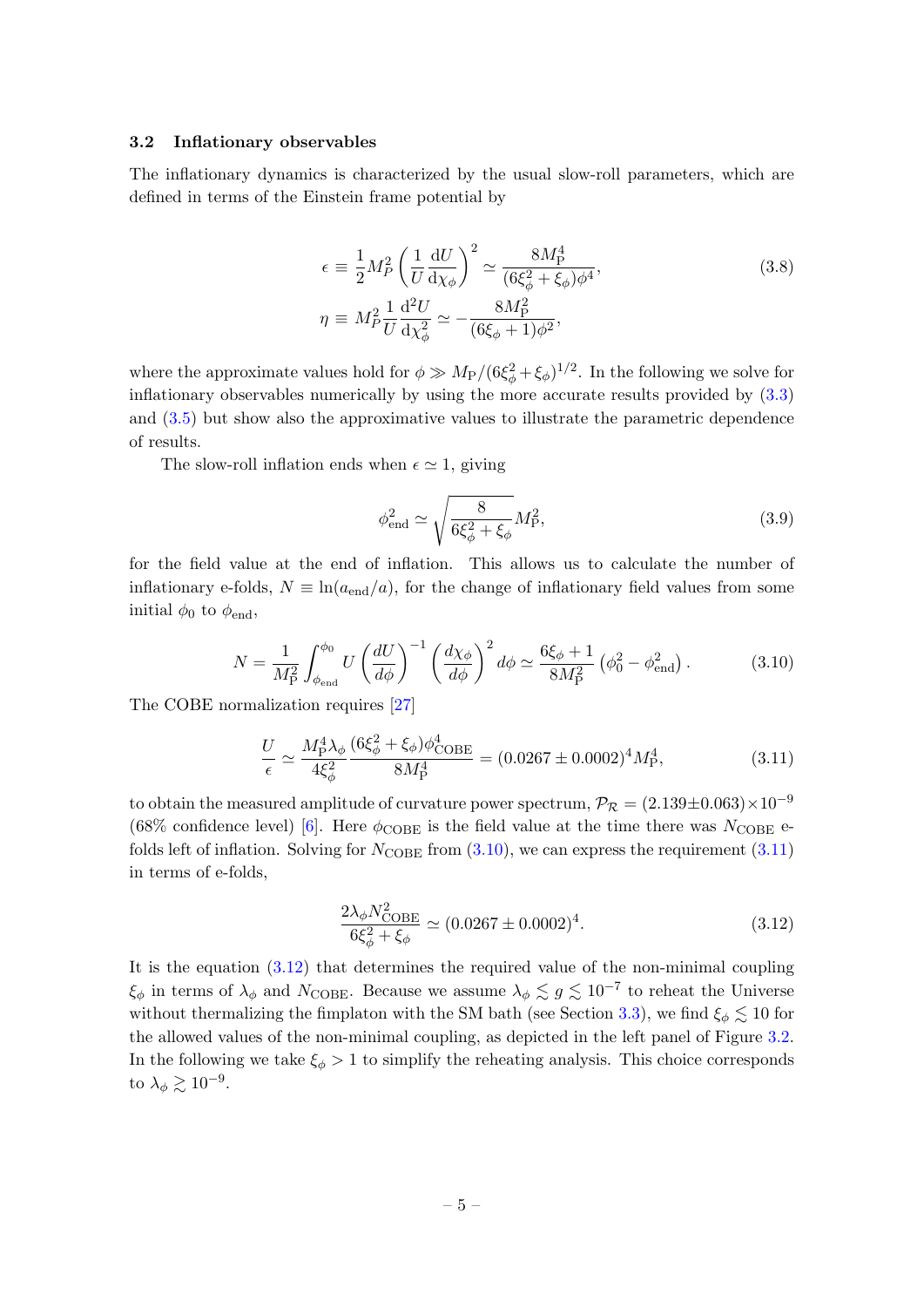

<span id="page-6-0"></span>**Figure 1.** Left panel: The required value of the scalar self-interaction coupling  $\lambda_{\phi}$  to produce the observed curvature perturbation amplitude,  $\mathcal{P}_{\mathcal{R}} = (2.139 \pm 0.063) \times 10^{-9}$ , as a function of the nonminimal gravity coupling  $\xi_{\phi}$ . Right panel: Inflationary observables in the  $(\xi_{\phi}, N_{\text{COBE}})$ –plane. In the red region the model satisfies both the Planck  $1\sigma$  bound on spectral index,  $n_s = 0.9677 \pm 0.0060$ , and the Planck  $2\sigma$  bound on tensor-to-scalar ratio,  $r < 0.11$ .

As was shown in [\[23\]](#page-13-2), the number of e-folds in a feebly coupled s-inflation-type model is given by

$$
N \simeq 60 - \frac{1}{12} \ln \left( \lambda_{\phi} N^4 \right), \qquad (3.13)
$$

which for  $10^{-9} \lesssim \lambda_{\phi} \lesssim 10^{-7}$  gives  $N \simeq 60$ . For the spectral index,  $n_s(k)-1 \equiv d\mathcal{P}_R/d\ln k \simeq$  $-6\epsilon + 2\eta$ , and tensor-to-scalar ratio,  $r = \mathcal{P}_T/\mathcal{P}_R \simeq 16\epsilon$ , we then obtain the following numerical results

$$
n_s \simeq 0.962,
$$
  
\n
$$
r \simeq 0.0042,
$$
\n(3.14)

where the slow-roll parameters have been evaluated at  $N = 60$ , and at the minimum value of the corresponding non-minimal coupling,  $\xi_{\phi} \simeq 5$  (see the right panel of Figure [3.2\)](#page-6-0). To see how predictions vary for different parameter values, we solve the inflationary observables numerically for  $59 < N < 61$  and  $4 < \xi_{\phi} < 10$  to obtain

$$
0.960 < n_s < 0.964, \qquad 0.0036 < r < 0.0045. \tag{3.15}
$$

The numerical results for the spectral index  $n_s$  and tensor-to-scalar ratio r are not only compatible with the Planck results  $n_s = 0.9677 \pm 0.0060$  (68% confidence level),  $r < 0.11$ (95% confidence level) [\[6\]](#page-12-3) but differ from other inflationary models of the same type. For example, for Higgs inflation [\[28\]](#page-13-7)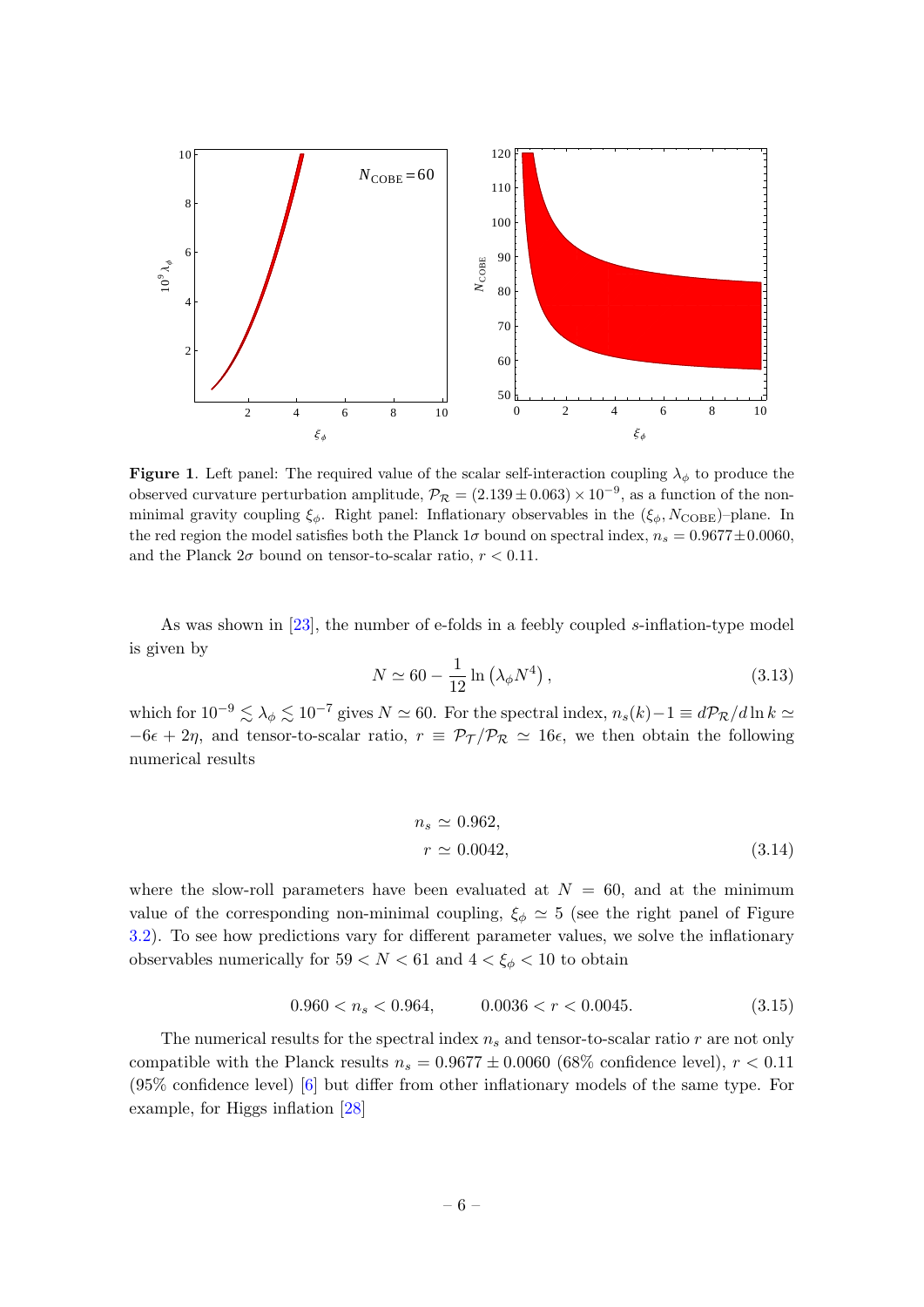$$
0.964 < n_s < 0.965, \qquad 0.0033 < r < 0.0037, \tag{3.16}
$$

and for s-inflation [\[28\]](#page-13-7)

$$
0.964 < n_s < 0.966, \qquad 0.0032 < r < 0.0036. \tag{3.17}
$$

Despite the fact that the predicted value of tensor-to-scalar ratio is almost two orders of magnitude lower than the current upper bound, there is hope in detecting it with the next generation CMB satellites which plan to measure r to an accuracy  $\Delta r = 10^{-3}$ , such as PIXIE [\[29\]](#page-13-8) and LiteBIRD [\[30\]](#page-13-9). It will be interesting to see whether they will also be able to distinguish between different models of the same type.

#### <span id="page-7-0"></span>3.3 Reheating after inflation

Reheating in s-inflation-type models has been discussed extensively in Ref.'s [\[23,](#page-13-2) [28\]](#page-13-7) (see also [\[31\]](#page-13-10)). In this section, we review the main results of reheating in s-inflation for  $\xi_{\phi} > 1$ and discuss how the fimplaton  $\phi$  can reheat the Universe but remain out-of-equilibrium itself. We need to ensure that reheating occurs at  $T_{\rm RH} > m_{\sigma}$ , or otherwise the computation becomes inconsistent with the assumption that  $\phi$  is a frozen-in dark matter particle produced by  $\sigma \to \phi \phi$  decays at  $T \simeq m_{\sigma}$ , as we will discuss in Section [4.](#page-9-0)

After inflation the Einstein frame  $\chi_{\phi}$  condensate begins to oscillate with an initial field value  $\chi_*(\phi_{end})$ , where  $\phi_{end}$  is determined by Eq. [\(3.9\)](#page-5-4). The field oscillates first in a quadratic potential with  $\chi \propto a^{-3/2}$ , until a transition into quartic potential occurs at  $\phi \simeq \sqrt{2/3}M_P/\xi_\phi$  [\[31\]](#page-13-10). After this  $\Omega^2 \to 1$ , and the Einstein and Jordan frames become equivalent. In the following we will use the Jordan frame notation.

After transition the homogeneous fimplaton condensate evolves as

$$
\phi_0(t) = \Phi_0(t) \text{cn}(0.85 \lambda_\phi^{1/2} \Phi_0(t) t, 1/\sqrt{2}), \tag{3.18}
$$

where cn is the Jacobi cosine,  $\Phi_0$  a time-dependent oscillation amplitude, and t the cosmic time. As shown for s-inflation in [\[23\]](#page-13-2), it is the quartic regime where reheating occurs if the couplings between the SM sector and inflaton are very weak, and we have indeed checked that there is no significant particle production in the quadratic regime for  $g \ll 10^{-4}$  if  $\lambda_{\phi} \geq 10^{-9}.$ 

The oscillating background generates an additional mass term for  $\phi$  and  $\sigma$  particles

<span id="page-7-2"></span>
$$
M_{\phi}^{2} = \mu_{\phi}^{2} + 3\lambda_{\phi}\phi_{0}(t)^{2},
$$
  
\n
$$
M_{\sigma}^{2} = \mu_{\sigma}^{2} + \frac{g}{2}\phi_{0}(t)^{2},
$$
\n(3.19)

where we have assumed that no thermal corrections arise whose contribution to mass terms,  $\mu_i = \mu_i(T)$ , could block the decay of the fimplaton condensate<sup>[3](#page-7-1)</sup>. The decay rates of the condensate energy density induced by the interactions  $\lambda_{\phi}\phi_0(t)^2\phi^2$  and  $g\phi_0(t)^2\sigma^2$  are given by [\[19,](#page-12-11) [20\]](#page-12-8)

<span id="page-7-1"></span><sup>&</sup>lt;sup>3</sup>If  $\sigma$  is the SM Higgs and  $\phi$  a portal scalar, special care should be taken in analyzing formation of thermal corrections.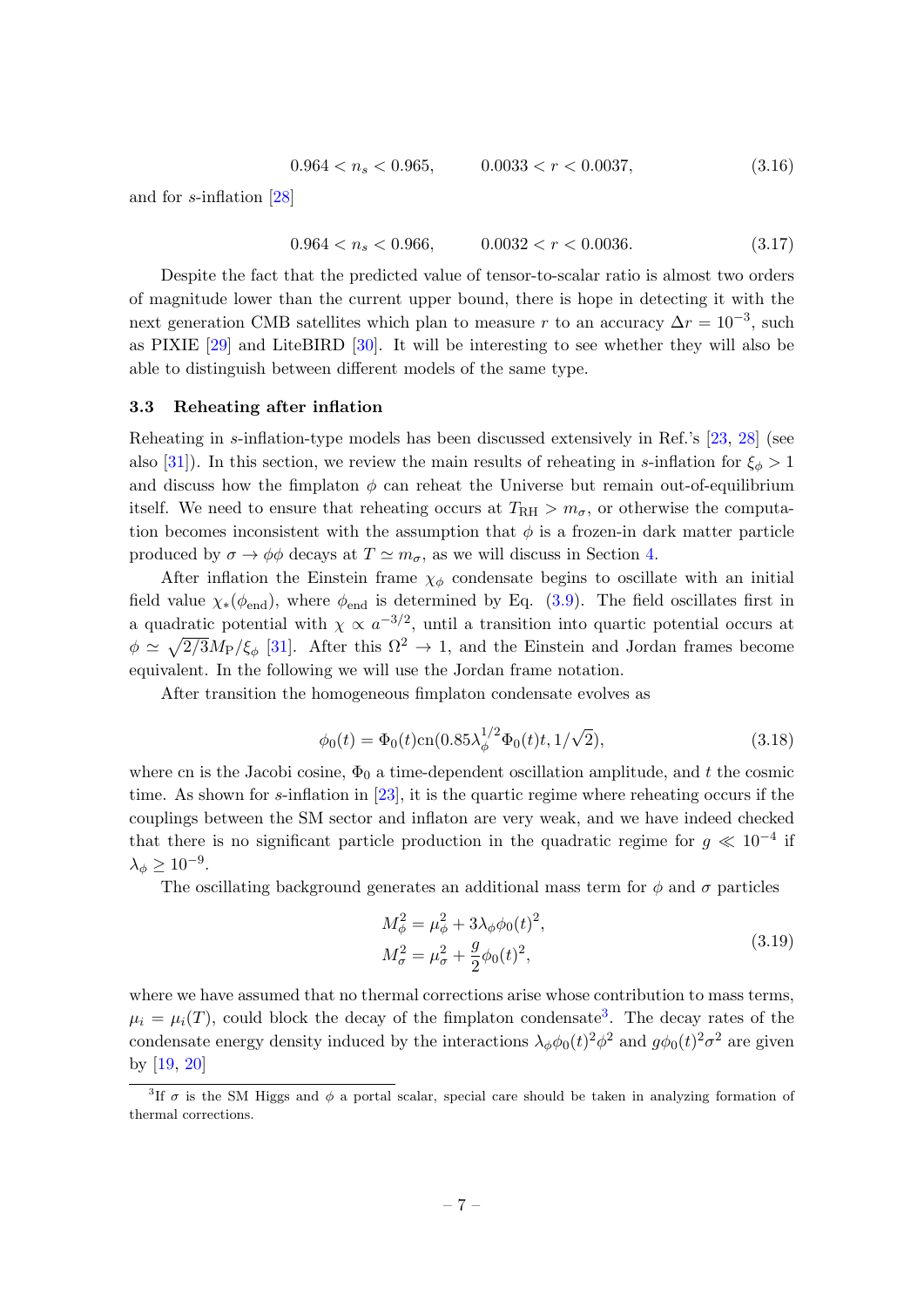<span id="page-8-0"></span>
$$
\Gamma_{\phi_0 \to \phi\phi} = \frac{9\lambda_{\phi}^2 \omega}{8\pi \rho_{\phi_0}} \sum_{n=1}^{\infty} n |\zeta_n|^2 \sqrt{1 - \left(\frac{M_{\phi}}{n\omega}\right)^2},
$$
\n
$$
\Gamma_{\phi_0 \to \sigma\sigma} = \frac{g^2 \omega}{8\pi \rho_{\phi_0}} \sum_{n=1}^{\infty} n |\zeta_n|^2 \sqrt{1 - \left(\frac{M_{\sigma}}{n\omega}\right)^2},
$$
\n(3.20)

where

$$
\phi_0(t)^2 = \sum_{n=-\infty}^{\infty} \zeta_n e^{-i2\omega nt},\tag{3.21}
$$

and  $\omega \simeq 0.85 \lambda_{\phi}^{1/2} \Phi_0$  is the oscillation frequency of  $\phi_0$ . Here  $\rho_{\phi_0} = \lambda_{\phi} \Phi_0^4/4$  is the energy density of  $\phi_0$ . Finally, we average the decay rates over one oscillation cycle. We note that the semi-perturbative decay rates [\(3.20\)](#page-8-0) provide not only a useful calculation method but also account for adiabatic mass terms [\(3.19\)](#page-7-2) and are thus expected to describe dynamics of reheating to a sufficient accuracy.

Because we have assumed that the two sectors never become in thermal equilibrium with each other, requiring  $g \lesssim 10^{-7}$ , the fimplaton condensate has to decay to  $\sigma$  particles which further reheat the SM sector – instead of decaying into  $\phi$  particles which remain out of thermal equilibrium forever<sup>[4](#page-8-1)</sup>. Therefore, we need

<span id="page-8-2"></span>
$$
\Gamma_{\phi_0 \to \sigma \sigma} > \Gamma_{\phi_0 \to \phi \phi}.\tag{3.22}
$$

In the quartic regime the kinematic condition is  $n^2\omega^2 > M_{\sigma}^2$ , [\(3.20\)](#page-8-0), which can be fulfilled with a sufficiently large n even if  $m_{\sigma} > m_{\phi}$ . By neglecting the bare masses in the quartic regime, we find that the requirement  $(3.22)$  is satisfied for  $g \geq 3\lambda_{\phi}$ , and the dominant decay rate becomes

$$
\Gamma_{\phi_0 \to \sigma \sigma} \simeq 0.002 g^2 \lambda_{\phi}^{-1/2} \Phi_0. \tag{3.23}
$$

As we are interested in a scenario where  $\phi$  is not only the inflaton but also a frozen-in dark matter candidate, we require the reheating temperature to satisfy  $T_{\text{RH}} \gtrsim m_{\sigma}$ . The fimplaton condensate decays at  $\Gamma_{\phi_0 \to \sigma \sigma} \simeq H$ , giving

$$
\Phi_0 = 0.007 \frac{g^2}{\lambda_\phi} M_{\rm P},\tag{3.24}
$$

for the field value at the time of condensate decay. Here we used

$$
H = \sqrt{\frac{\lambda_{\phi}}{12}} \frac{\Phi_0^2}{M_{\rm P}},\tag{3.25}
$$

which can be derived by using the fimplaton energy density,  $\rho_{\phi_0} = \lambda_{\phi} \Phi_0^4/4$ , in the Friedmann equation  $3H^2M_P^2 = \rho$ . Equating then the fimplaton energy density with the energy density of the heat bath,  $\pi^2 g_* T^4/30$ , at the time of the fimplaton decay gives

<span id="page-8-1"></span><sup>&</sup>lt;sup>4</sup>As shown in [\[32\]](#page-13-11), annihilations of thermally decoupled  $Z_2$  symmetric scalars cannot heat up the SM sector in a way consistent with the Big Bang Nucleosynthesis.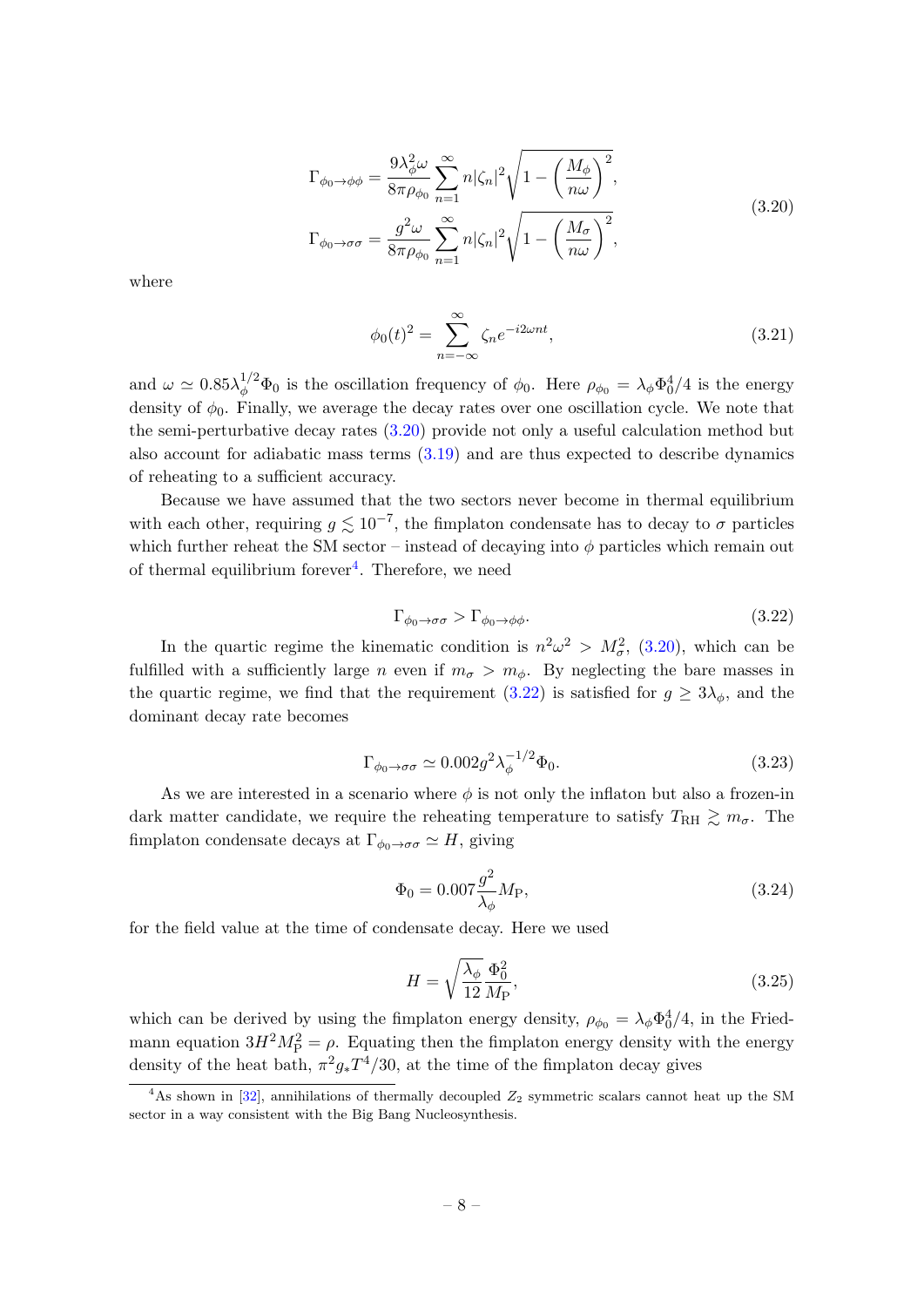<span id="page-9-1"></span>
$$
T_{\rm RH} = 0.002 \left(\frac{g_*(T_{\rm RH})}{10^2}\right)^{-1/4} g^2 \lambda_s^{-3/4} M_{\rm P},\tag{3.26}
$$

where  $g_*(T_{\rm RH})$  is the effective number of degrees of freedom in the heat bath at the time of reheating. For  $g \ge 3\lambda_{\phi}, \lambda_{\phi} \ge 10^{-9}$ ,  $g_* \simeq 100$ , the reheating temperature  $(3.26)$  then sets a conservative upper limit on the  $\sigma$  mass

<span id="page-9-6"></span>
$$
m_{\sigma} < T_{\rm RH} \lesssim 3 \times 10^5 \,\text{GeV},\tag{3.27}
$$

if the dark matter relic density is to be produced by  $\sigma \to \phi \phi$  at  $T \simeq m_{\sigma}$ . In Section [4,](#page-9-0) we discuss how this upper bound relates to a bound on dark matter mass and coupling values.

## <span id="page-9-0"></span>4 Dark Matter production

Finally, we turn to dark matter production. We have assumed the portal coupling takes a very small value,  $g \lesssim 10^{-7}$ , which prevents the fimplaton  $\phi$  from becoming into thermal equilibrium with the bath particles. Thus, the DM relic density has to be produced by scalar decays<sup>[5](#page-9-2)</sup>  $\sigma \to \phi \phi$  at  $T \simeq m_{\sigma}$  instead of the standard thermal freeze-out mechanism where the DM number density freezes to a constant value when different annihilation processes, such as  $\phi \phi \to \sigma \sigma$ , can not compete with the expansion rate of the Universe any more.

The freeze-in production of dark matter has been studied extensively in e.g. [\[11–](#page-12-7)[20\]](#page-12-8). The canonical result for the frozen-in DM abundance is [\[12\]](#page-12-9)

<span id="page-9-3"></span>
$$
\Omega_{\phi}h^2 = \frac{1.09 \times 10^{27}}{g_{*S}\sqrt{g_*}} \frac{m_{\phi}\Gamma_{\sigma \to \phi\phi}}{m_{\sigma}^2},\tag{4.1}
$$

where  $g_{*S}$  and  $g_{*}$  are, respectively, the effective numbers of entropy and energy density degrees of freedom at the time the DM density freezes in. Taking  $\Gamma_{\sigma \to \phi \phi} = g^2 m_{\sigma}/(8\pi)$  and  $g_{*S} \simeq g_*$ , the result [\(4.1\)](#page-9-3) can be written as

<span id="page-9-4"></span>
$$
\frac{\Omega_{\phi}h^2}{0.12} = 3.6 \times 10^{23} g^2 \left(\frac{10^2}{g_*}\right)^{3/2} \left(\frac{m_{\phi}}{m_{\sigma}}\right). \tag{4.2}
$$

Due to very feeble DM self-interactions in the fimplaton scenario,  $\lambda_{\phi} \simeq \mathcal{O}(10^{-9})$ , the abundance produced by scalar decays, [\(4.2\)](#page-9-4), is indeed the final DM abundance, and no thermal freeze-out operating in the dark matter sector – as recently studied in e.g.  $[33-35]$  $[33-35]$ – need to be considered.

Taking  $\phi$  to constitute all of the observed DM abundance gives us

<span id="page-9-5"></span>
$$
\frac{m_{\phi}}{m_{\sigma}} \simeq 3 \times 10^{-24} g^{-2} \left(\frac{g_{*}}{10^{2}}\right)^{3/2}.
$$
\n(4.3)

<span id="page-9-2"></span> $5$ Also 2  $\leftrightarrow$  2 scatterings are known to contribute to the DM freeze-in yield. We neglect these processes for simplicity.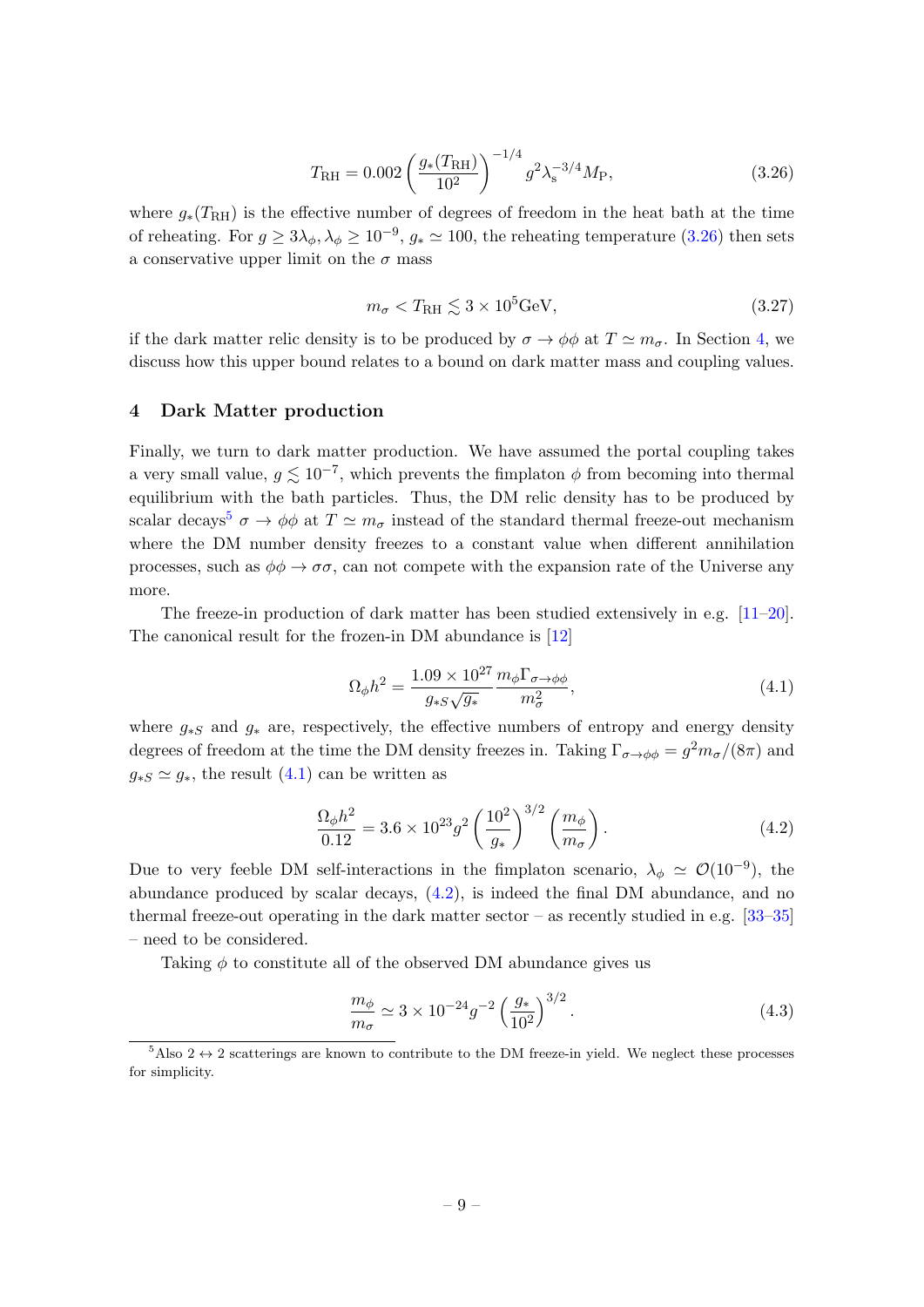

<span id="page-10-0"></span>Figure 2. Left panel: Bounds on the fimplaton mass from reheating and dark matter production in the  $(\lambda_{\phi}, g)$ –plane for  $g_*(T_{\rm RH}) = g_*(m_{\sigma}) = 100$ . For a given value of the fimplaton self-interaction strength  $\lambda_{\phi}$ , masses larger than the value in the corresponding contours are excluded. The gray region,  $g \leq 3\lambda_{\phi}$ , is excluded by reheating dynamics. Right panel: The same mass bounds in the  $(m_{\phi}, \lambda_{\phi})$ –plane for different values of  $g_*(T_{\rm RH}) = g_*(m_{\sigma})$ . For a given value of  $g_*,$  regions above the contours are excluded.

The result [\(4.3\)](#page-9-5) allows for deriving bounds on the fimplaton mass. If the scalar  $\sigma$  is not necessarily the SM Higgs but a heavy mediator between the SM and fimplaton sectors, we can use the upper bound on the  $\sigma$  mass,  $(3.27)$ , to obtain

$$
m_{\phi} \lesssim 6 \times 10^{-27} \left(\frac{g_*(m_{\sigma})}{10^2}\right)^{3/2} \left(\frac{g_*(T_{\rm RH})}{10^2}\right)^{-1/4} \frac{g^2(T_{\rm RH})}{g^2(m_{\sigma})} \lambda_{\phi}^{-3/4}(T_{\rm RH}) M_{\rm P},\tag{4.4}
$$

which is a strict upper bound on the fimplaton mass. Here we have explicitly written the scales where the couplings should be evaluated.

Neglecting the RG running, using  $\lambda_{\phi} \gtrsim 10^{-9}$ , and assuming again that the total number of energy density and entropy degrees of freedom does not differ too much from  $g_* \simeq 100$ , we get  $m_\phi \lesssim 85$  MeV to be an absolute upper bound on the fimplaton mass. On the other hand, astrophysical observations of the Lyman- $\alpha$  forest impose a lower bound on dark matter mass,  $m_{\text{DM}} \gtrsim 3$  keV [\[36\]](#page-13-14), so that in total the fimplaton mass is bounded to

$$
3\text{keV} \lesssim \text{m}_{\phi} \lesssim 85\text{MeV}.\tag{4.5}
$$

For  $\xi \lesssim 1$  smaller values of  $\lambda_{\phi} > 10^{-9}$ , and therefore larger values of  $m_{\phi}$ , become allowed but at the expense of having a large number of required e-folds,  $N \gg 60$ , see Figure [3.2.](#page-6-0) In this work we restrict to the more conventional value  $N \simeq 60$ .

The results are shown for different values of  $\lambda_{\phi}$  and  $g_*$  in Figure [2.](#page-10-0) In particular, if  $\sigma$ is the SM Higgs, the absolute upper bound on the fimplaton mass becomes  $m_{\phi} \lesssim 40 \text{ keV}$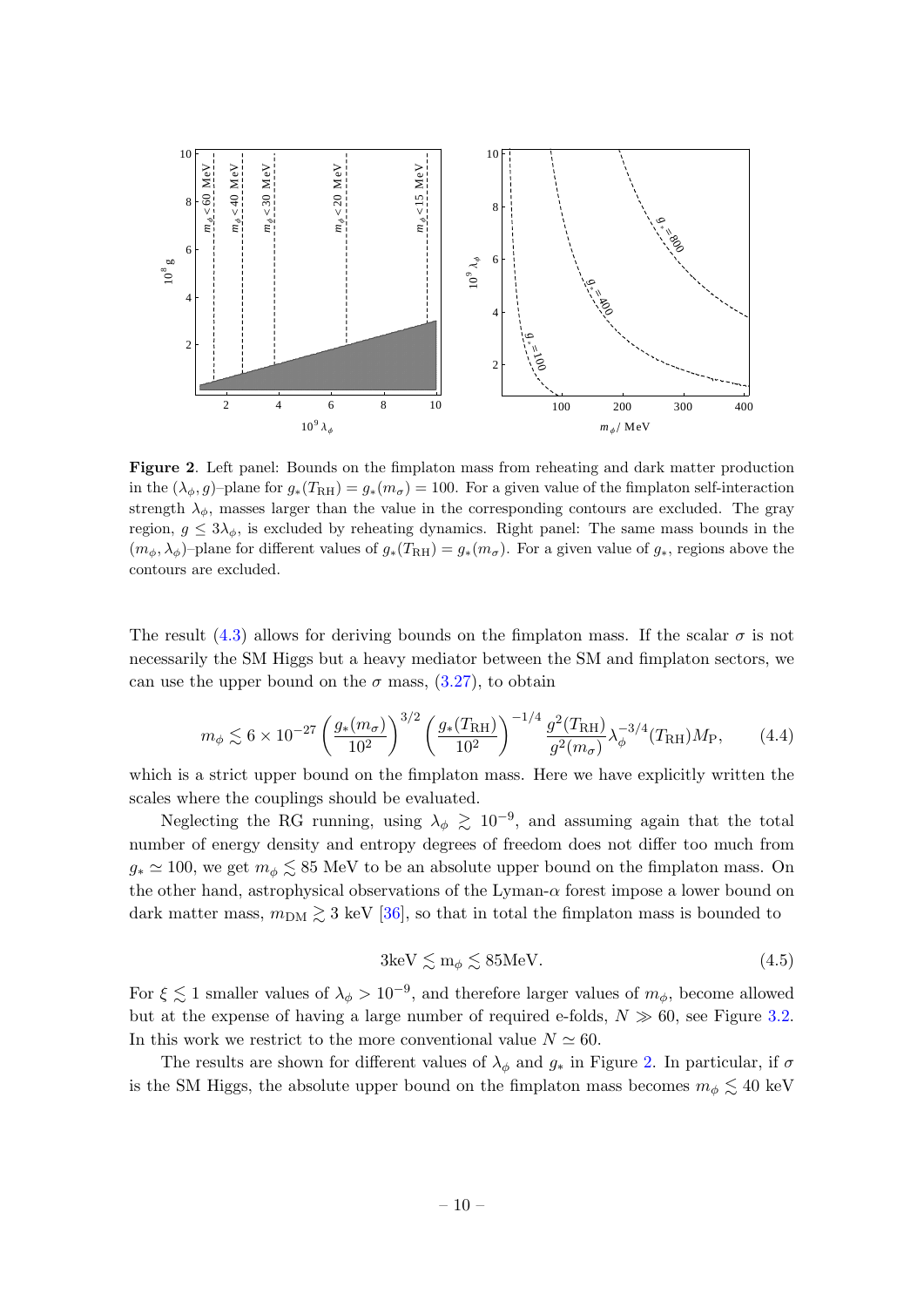irrespectively of  $\lambda_{\phi}$ , see [\(4.3\)](#page-9-5). Here we used  $g > 10^{-9}$  and  $g_* = 106.75$  at the time of the DM freeze-in.

## <span id="page-11-0"></span>5 Conclusions

In this work we have studied a scenario where a  $Z_2$ -symmetric scalar field, non-minimally coupled to gravity, drives cosmic inflation, reheats the Universe but remains out-of-equilibrium itself, and later comprises the observed dark matter abundance, produced by particle decays à la freeze-in mechanism. As the  $Z_2$ -symmetric scalar field serves as both the inflaton and a FIMP ('Feebly Interacting Massive Particle') dark matter candidate, we have named our scenario as the 'fimplaton' model.

Because we wanted to work as model-independently as possible, we did not specify the fimplaton's connection to the known Standard Model physics nor its interactions besides its self-interaction coupling,  $\lambda_{\phi}\phi^4$ , non-minimal coupling to gravity,  $\xi_{\phi}\phi^2 R$ , and coupling to another scalar field,  $g\phi^2\sigma^2$ . It would be interesting to study whether already e.g. a simple Higgs portal model, where  $\sigma$  is the SM Higgs and  $\phi$  a portal scalar, could accommodate the fimplaton scenario.

We have shown the fimplaton model constitutes an interesting example of a scenario where even very small couplings can be responsible for both inflation, reheating, and production of the observed dark matter abundance. Although the (somewhat conservative) coupling and mass windows where the model works are relatively narrow,  $10^{-9} \le \lambda_{\phi} \le g \le 10^{-7}$ , 3keV  $\le m_{\phi} \le$  85MeV, the scenario is shown to provide a successful connection between cosmic inflation and dark matter abundance. Furthermore, as shown in Section [3.2,](#page-5-0) the model may be distinguishable from other inflationary models of the same type, namely the Higgs inflation and s-inflation, by the next generation CMB satellites.

An interesting aspect of the fimplaton model is that to produce the observed curvature perturbation amplitude within the scenario, the non-minimal coupling has to take a relatively small value,  $\xi_{\phi} = \mathcal{O}(1)$ . This is indeed a very small value, as Higgs and s-inflation models typically require  $\xi = \mathcal{O}(10^4)$ . As quantum corrections in a curved background have been shown to generate small non-minimal couplings even if they are initially set to zero, it would be particularly interesting to apply the fimplaton scenario to concrete model setups. As SM extensions typically contain many new scalar fields, studies of their role in both inflation and dark matter production together provide many new ways to extract information about SM extensions and physics of the early Universe in general.

## Acknowledgements

The author thanks V. Vaskonen for discussions and acknowledges financial support from the Research Foundation of the University of Helsinki.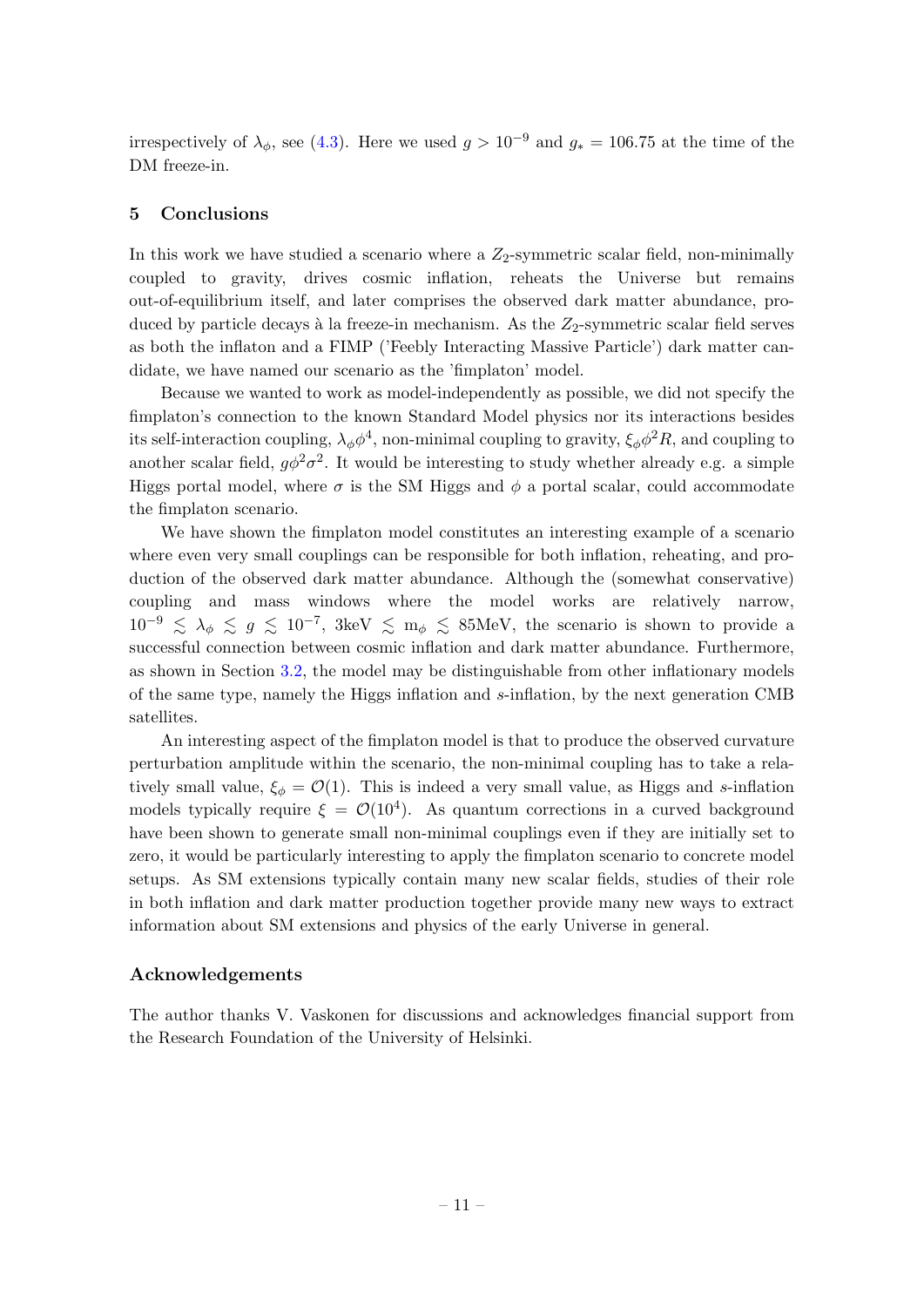## References

- <span id="page-12-0"></span>[1] A. Mazumdar and J. Rocher, Particle physics models of inflation and curvaton scenarios, Phys. Rept. 497 (2011) 85-215, [[arXiv:1001.0993](http://arxiv.org/abs/1001.0993)].
- [2] D. E. Morrissey and M. J. Ramsey-Musolf, Electroweak baryogenesis, New J. Phys. 14 (2012) 125003, [[arXiv:1206.2942](http://arxiv.org/abs/1206.2942)].
- [3] J. Martin, C. Ringeval, and V. Vennin, Encyclopaedia Inflationaris, Phys. Dark Univ. 5-6 (2014) 75–235, [[arXiv:1303.3787](http://arxiv.org/abs/1303.3787)].
- <span id="page-12-1"></span>[4] M. Klasen, M. Pohl, and G. Sigl, Indirect and direct search for dark matter, Prog. Part. Nucl. Phys. 85 (2015) 1–32, [[arXiv:1507.03800](http://arxiv.org/abs/1507.03800)].
- <span id="page-12-2"></span>[5] Planck Collaboration, P. A. R. Ade et al., Planck 2015 results. XIII. Cosmological parameters, [arXiv:1502.01589](http://arxiv.org/abs/1502.01589).
- <span id="page-12-3"></span>[6] Planck Collaboration, P. A. R. Ade et al., Planck 2015 results. XX. Constraints on inflation, [arXiv:1502.02114](http://arxiv.org/abs/1502.02114).
- <span id="page-12-4"></span>[7] F. L. Bezrukov and M. Shaposhnikov, The Standard Model Higgs boson as the inflaton, Phys. Lett. **B659** (2008) 703-706,  $\overline{arXiv:0710.3755}$  $\overline{arXiv:0710.3755}$  $\overline{arXiv:0710.3755}$ .
- <span id="page-12-5"></span>[8] R. N. Lerner and J. McDonald, Gauge singlet scalar as inflaton and thermal relic dark matter, Phys. Rev. D80 (2009) 123507, [[arXiv:0909.0520](http://arxiv.org/abs/0909.0520)].
- <span id="page-12-10"></span>[9] F. Kahlhoefer and J. McDonald, WIMP Dark Matter and Unitarity-Conserving Inflation via a Gauge Singlet Scalar, JCAP 1511 (2015), no. 11 015, [[arXiv:1507.03600](http://arxiv.org/abs/1507.03600)].
- <span id="page-12-6"></span>[10] A. Aravind, M. Xiao, and J.-H. Yu, Higgs Portal to Inflation and Fermionic Dark Matter, Phys. Rev. D93 (2016), no. 12 123513, [[arXiv:1512.09126](http://arxiv.org/abs/1512.09126)].
- <span id="page-12-7"></span>[11] J. McDonald, Thermally generated gauge singlet scalars as selfinteracting dark matter, Phys. Rev. Lett. 88 (2002) 091304, [[hep-ph/0106249](http://arxiv.org/abs/hep-ph/0106249)].
- <span id="page-12-9"></span>[12] L. J. Hall, K. Jedamzik, J. March-Russell, and S. M. West, Freeze-In Production of FIMP Dark Matter, JHEP 03 (2010) 080, [[arXiv:0911.1120](http://arxiv.org/abs/0911.1120)].
- [13] C. E. Yaguna, The Singlet Scalar as FIMP Dark Matter, JHEP 08 (2011) 060, [[arXiv:1105.1654](http://arxiv.org/abs/1105.1654)].
- [14] M. Blennow, E. Fernandez-Martinez, and B. Zaldivar, Freeze-in through portals, JCAP 1401 (2014) 003, [[arXiv:1309.7348](http://arxiv.org/abs/1309.7348)].
- [15] P. S. Bhupal Dev, A. Mazumdar, and S. Qutub, Constraining Non-thermal and Thermal properties of Dark Matter, Front.in Phys. 2 (2014) 26,  $[ary:1311.5297]$ .
- [16] F. Elahi, C. Kolda, and J. Unwin, *UltraViolet Freeze-in, JHEP* 03 (2015) 048, [[arXiv:1410.6157](http://arxiv.org/abs/1410.6157)].
- [17] P. S. B. Dev, A. Mazumdar, and S. Qutub, Connection between dark matter abundance and primordial tensor perturbations,  $arXiv:1412.3041$ .
- [18] Z. Kang, View FImP miracle (by scale invariance) a la self-interaction, Phys. Lett. B751 (2015) 201–204, [[arXiv:1505.06554](http://arxiv.org/abs/1505.06554)].
- <span id="page-12-11"></span>[19] S. Nurmi, T. Tenkanen, and K. Tuominen, Inflationary Imprints on Dark Matter, JCAP 1511 (2015), no. 11 001, [[arXiv:1506.04048](http://arxiv.org/abs/1506.04048)].
- <span id="page-12-8"></span>[20] K. Kainulainen, S. Nurmi, T. Tenkanen, K. Tuominen, and V. Vaskonen, Isocurvature Constraints on Portal Couplings, JCAP  $1606$  (2016), no. 06 022,  $\arcsin(1601.07733]$ .